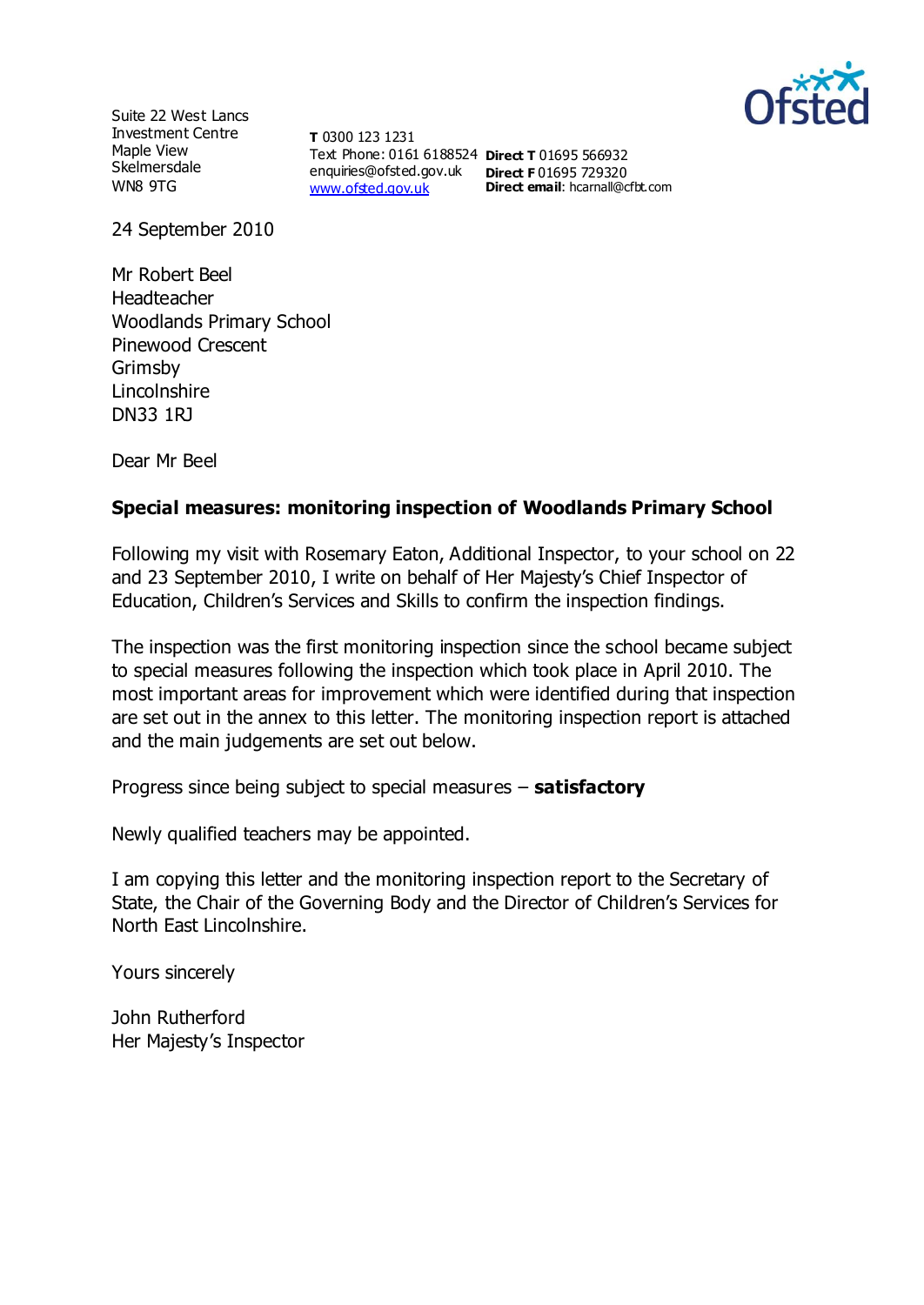

# **Annex**

#### **The areas for improvement identified during the inspection which took place in April 2010**

- Raise attainment and improve achievement in English and mathematics by:
	- identifying specific areas of weakness in each subject  $\frac{1}{2}$
	- devising plans to eliminate the identified weaknesses  $\equiv$
	- planning work which matches the specific needs of pupils  $\overline{\phantom{0}}$
	- ensuring that teaching is good or better in all lessons.
- Improve the quality of teaching and learning so that it is consistently good or better by:
	- identifying and eradicating weaknesses in teaching across the school  $\equiv$
	- implementing a programme of support for those teachers identified as  $\overline{\phantom{0}}$ having weaknesses in their practice
	- concentrating on improving the quality of learning in lessons.
- Ensure that leaders and managers put the necessary improvements into place by:
	- fully involving all staff and the governing body in evaluating the school's  $\overline{\phantom{0}}$ performance
	- working together to plan and implement effective strategies to remedy the weaknesses in the school's work
	- ensuring that continued monitoring of the school's performance is rigorous and accurate and results in improvements.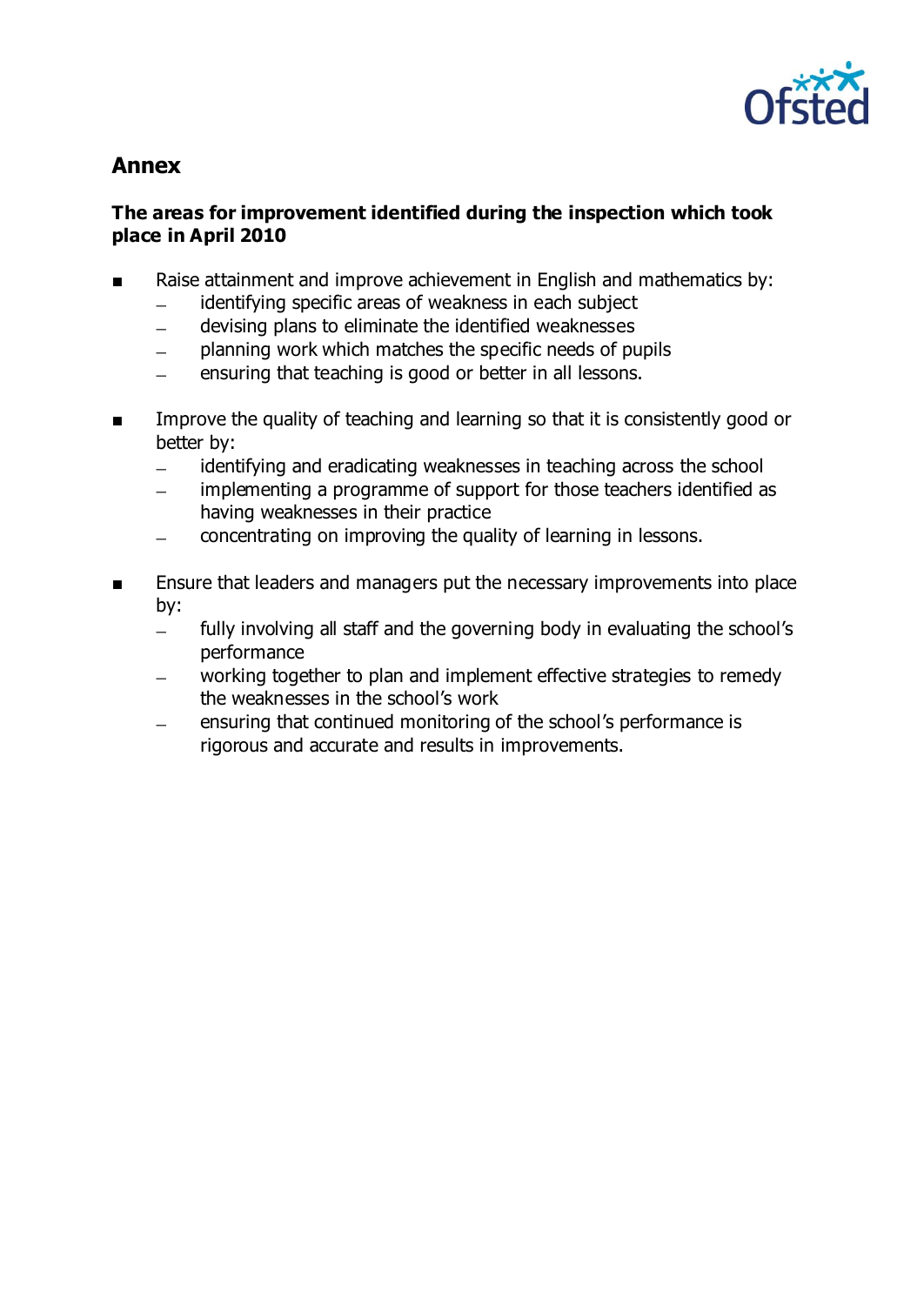

# **Special measures: monitoring inspection of Woodlands Primary School**

### **Report from the first monitoring inspection on 22 and 23 September 2010**

### **Evidence**

Inspectors observed the school's work, scrutinised documents and records of pupils' achievements and analysed pupils' work. They met with the headteacher, senior and middle leaders, a group of pupils, the Chair of the Governing Body and a representative from the local authority.

# **Pupils' achievement and the extent to which they enjoy their learning**

Unvalidated published data for 2010 shows a rise in standards in English and mathematics at the end of Key Stage 2. This reverses a declining trend in the previous two years and reflects the school's effective use of the additional support from the local authority that had already been put in place prior to the inspection. The rise is largely the result of pupils making rapid progress in the upper two years of Key Stage 2. In Years 1 to 4, pupils are not making sufficient progress and they lose ground, therefore, despite some catching up in Years 5 and 6, standards are not yet as high as they could be.

The school's records, pupils' work and lesson observations show that the very large majority of pupils make better than expected progress in Years 5 and 6. This is a result of interesting teaching that challenges all groups of pupils. Most pupils with special educational needs and/or disabilities make rapid progress in reading and writing, while those identified as gifted and talented do particularly well in mathematics. When children start in Early Years Foundation Stage, they very quickly develop their skills in speaking and in independent learning. This is because they benefit from stimulating learning activities within very well-organised provision. The progress of all groups of pupils slows considerably in Years 1 to 4 because teaching is not closely matched to their learning needs.

Progress since the inspection on the areas for improvement:

**Raise attainment and improve achievement in English and mathematics – satisfactory**

#### **Other relevant outcomes for pupils**

Most of the time, pupils behave well and have positive attitudes to learning. The only exceptions are when some pupils become restless in lessons because they are unclear about their work or their learning activities lack interest. In the Early Years Foundation Stage, children are completely engrossed in activities, such as exploring the wildlife area and the sheer joy of discovering brightly coloured snails, which enhances their spiritual development. In general, pupils enjoy school and their attendance is above average. The recently introduced learning council is already enabling small groups of pupils to make a strong positive contribution to the school's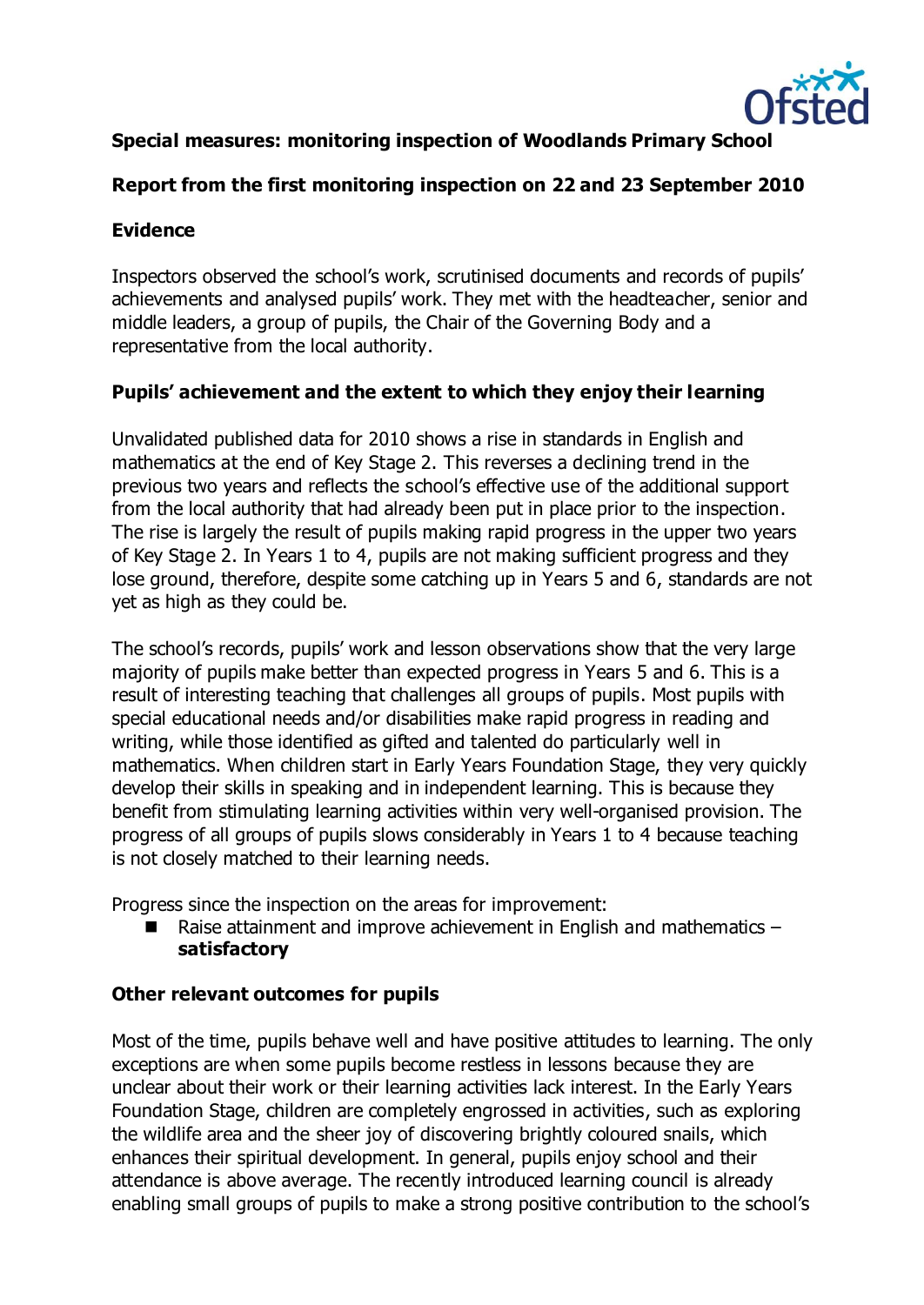

improvement, for example when they formally give staff their views on how teaching and learning could be more effective.

### **The effectiveness of provision**

The peaks and troughs in pupils' progress are related to variability in the quality of teaching. Pupils make good progress in lessons where the introduction to new ideas is motivating and concise and there is plenty of time for working independently on interesting problem-solving activities. A key strength is that teachers continuously assess pupils' progress during these lessons and immediately alter the level of support or challenge when required. Where progress slows down, it is because teachers give too much time to repetitive explanation or unchallenging questions and they do not provide enough practical activity to help pupils consolidate their understanding. Work is often too complicated for lower-attaining pupils or too unchallenging for the higher attainers.

The school's leaders have an accurate view of strengths and weaknesses in teaching and have been taking concerted action to improve it. There are clear signs of improvement since the inspection, although there is still a small proportion of inadequate teaching and too little that is good or outstanding. Improvements can be seen, particularly in the learning environment and in the teaching of mathematical calculations and reading. Teachers have a much more accurate knowledge of the levels at which pupils are working but not all are yet using this information effectively when planning lessons.

Teaching assistants make a strong contribution to pupils' progress, especially those pupils who are lower attainers. In the Early Years Foundation Stage teaching assistants play an important part in helping teachers to develop children's speaking and listening skills.

Progress since the inspection on the areas for improvement:

 Improve the quality of teaching and learning so that it is consistently good or better – **satisfactory**

#### **The effectiveness of leadership and management**

Senior leaders have maintained the staff's high morale following the designation of special measures and there is a shared determination to raise standards as quickly as possible. All staff are keen to improve the quality of their work. Senior leaders provide clear and practical short-term plans for raising standards with ambitious targets for the rate of improvement. Staff understand and support these plans because they are involved in identifying the key priorities. The plans are further strengthened because they take account of the views of pupils expressed through their learning council. A similar approach is being developed for parents and carers.

Since the inspection, senior leaders have developed a much stronger focus on improving standards. This is particularly evident in their more systematic approach